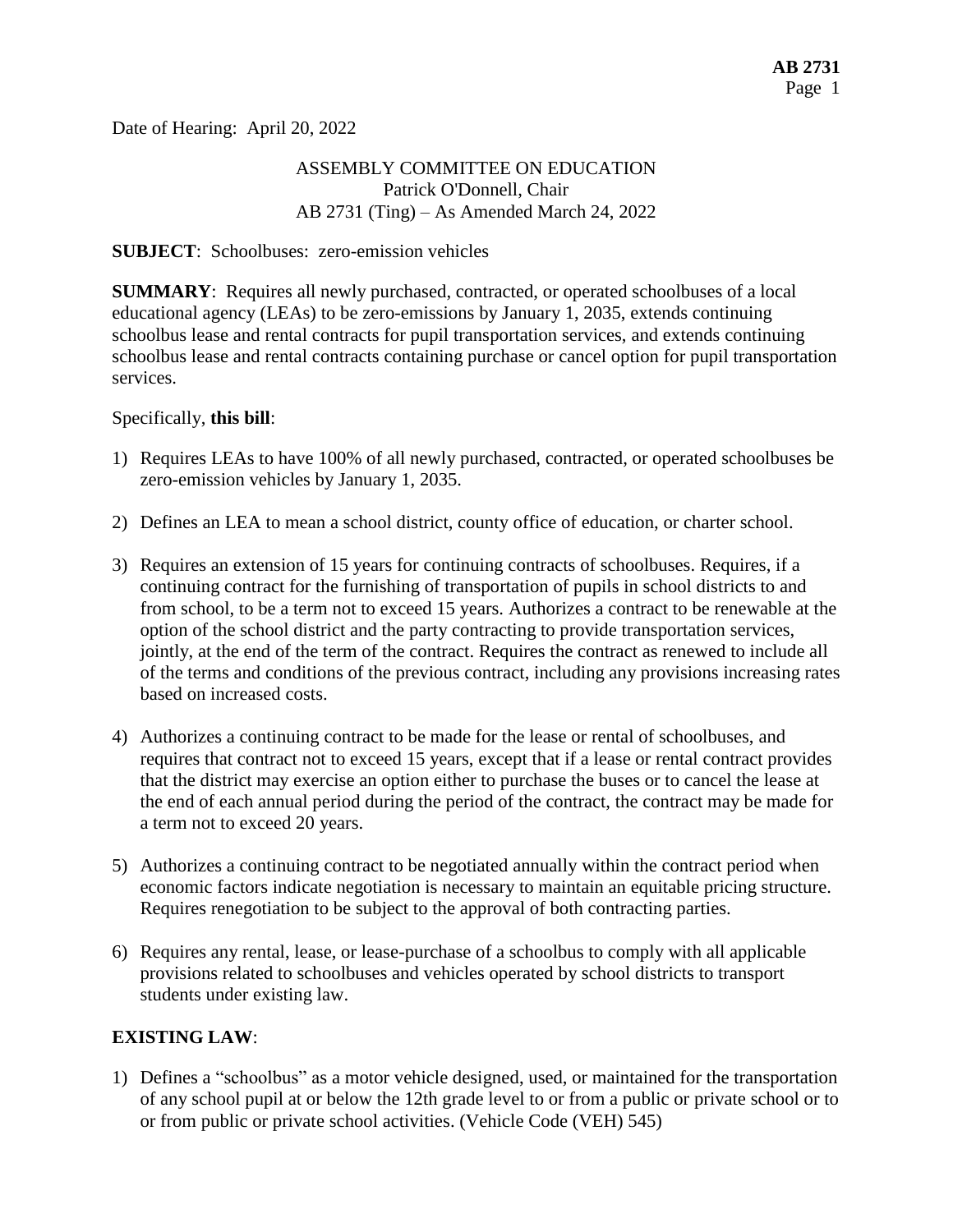- 2) Requires the California Highway Patrol to inspect every schoolbus at least once each school year to ascertain whether its construction, design, equipment, and color comply with all provisions of law. (VEH 2807)
- 3) Requires all diesel-fueled schoolbuses with a Gross Vehicle Weight Rating (GVWR) over 14,000 pounds to have a Level 3 PM filter, the highest level verified retrofit, or an original equipment manufactured particulate matter (PM) filter that most commonly comes installed on 2007 model year and newer engines. Prohibits, as of January 1, 2012, schoolbuses manufactured before April 1, 1977, to operate in California. Requires recordkeeping to demonstrate compliance in lieu of a report. (California Code of Regulations (CCR) 2025(k))
- 4) Authorizes the governing board of any school district to provide for the transportation of pupils to and from school whenever in the judgment of the board the transportation is advisable and good reasons exist therefor. Authorizes the governing board to purchase or rent and provide for the upkeep, care, and operation of vehicles, or to contract and pay for the transportation of pupils to and from school by common carrier or municipally owned transit system, or to contract with and pay responsible private parties for the transportation. Authorizes these contracts to be made with the parent or guardian of the pupil being transported. (Education Code (EC) 39800)
- 5) Requires, in order to procure the service at the lowest possible figure consistent with proper and satisfactory service, the governing board to, whenever an expenditure of more than \$10,000 is involved, secure bids pursuant to the Public Contract Code whenever it is contemplated that a contract may be made with a person or corporation other than a common carrier or a municipally owned transit system or a parent or guardian of the pupils to be transported. Authorizes the governing board to award the contract for the service to those that are not the lowest bidder. (EC 39802)
- 6) Requires, if a continuing contract for the furnishing of transportation of pupils in school districts to and from school is made it must be made for a term not to exceed five years. Authorizes a contract to be renewable at the option of the school district and the party contracting to provide transportation services, jointly, at the end of the term of the contract. Requires the contract as renewed to include all of the terms and conditions of the previous contract, including any provisions increasing rates based on increased costs. (EC 39803)

**FISCAL EFFECT**: If the Commission on State Mandates determines that this act contains costs mandated by the state, reimbursement to local agencies and school districts for those costs shall be made pursuant to Part 7 (commencing with Section 17500) of Division 4 of Title 2 of the Government Code.

## **COMMENTS**:

*Need for the bill.* The author states, "California has gathered substantial data on the impact of school bus emissions on children and the environment. The state has used this data to create funding programs and pilot projects to incentivize the adoption of school buses with reduced emissions. AB 2731 accelerates progress on limiting children's exposure to harmful pollutants by setting an achievable target for transitioning to zero-emission school buses. This bill requires that all purchases of new school buses to be zero emission by 2035 and extends the maximum length of transportation service and leasing contracts for zero emission buses. Even though the time children spend in school bus commutes account for less than 10% of a child's day, the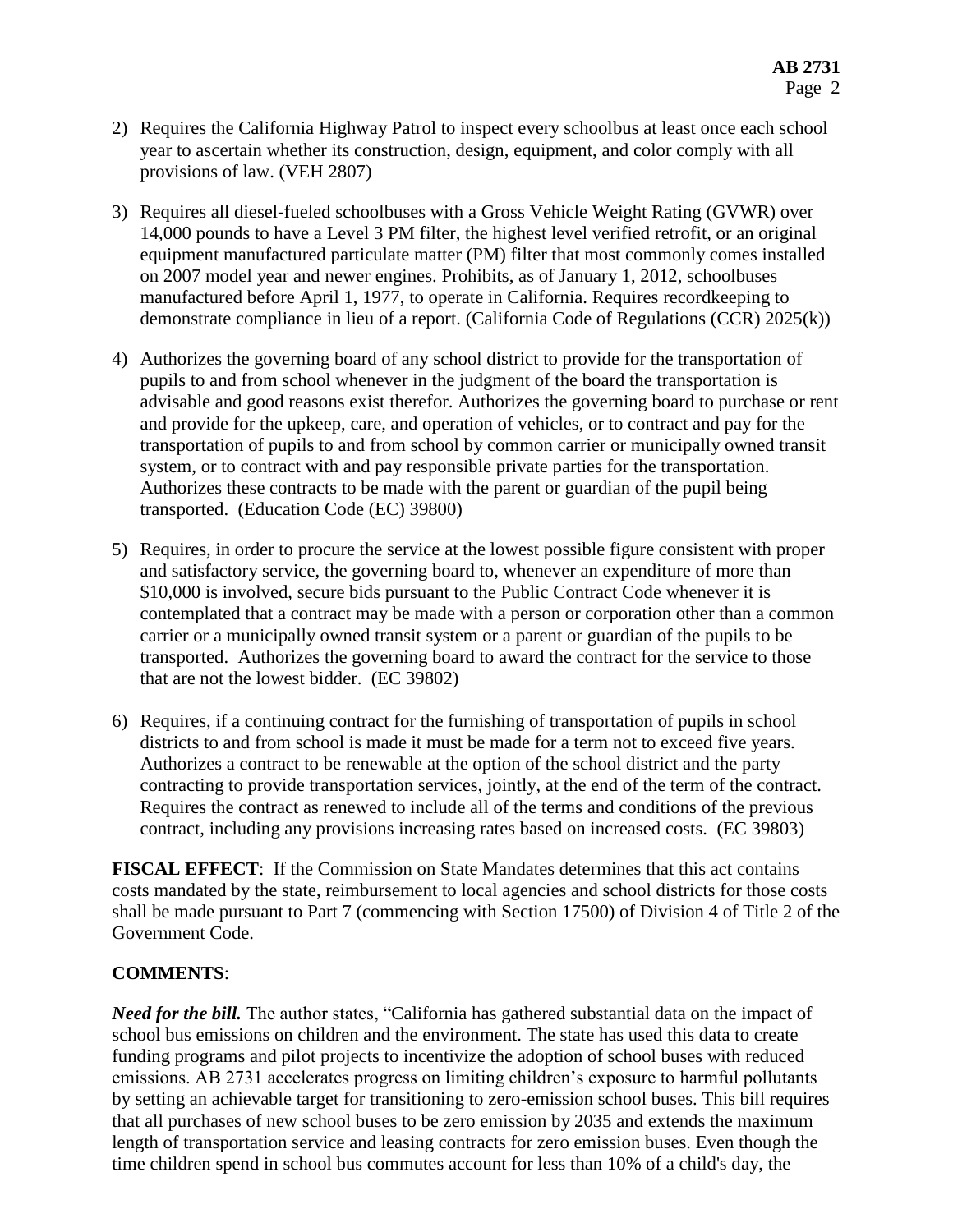commutes contribute to 33% of a child's daily exposure to some air pollutants. AB 2731 is a timely and thoughtful approach to building a healthier future for our next generation."

*Schoolbus fleets in California.* According to a 2022 report from the Legislative Analyst's Office (LAO), *The 2022-23 Budget: Green School Bus Grant,* school districts that operate their own transportation services own about 15,800 schoolbuses, including small (10 people capacity) and large buses (50 or more people capacity). An additional 9,000 buses are owned by contractors. Out of 15,800 schoolbuses owned by districts, 10,200 of them are powered by diesel constituting nearly two-third of their fleet. Among other fuel types like gasoline, compressed natural gas, propane, and diesel, electric buses remain the least common as there are only a few hundred schoolbuses used statewide.

*Diesel bus emissions can have harmful health effects*. Diesel buses emit several pollutants that can have negative effects on human health. According to a 2005 study in the Journal of Exposure Analysis and Environmental Epidemiology, *Characterizing the Range of Children's Air Pollutant Exposure During School Bus Commutes*, minimizing commute times, using the cleanest buses for the longest routes, and reducing bus caravanning and idling time will reduce children's exposure to bus-related pollutants. The 2022 LAO report lists the most concerning pollutants to be nitrogen oxides and particulate matter (PM). Nitrogen oxides can irritate the human respiratory tract and can increase the risk of asthma and other respiratory diseases, and PM refers to tiny solid particles and liquid droplets that can become embedded in the lungs or bloodstream. Sustained exposure can cause breathing problems and lung damage. According to California Air Resources Board (CARB), in 1998, California identified diesel PM as a toxic air contaminant based on its potential to cause cancer. Other agencies, such as the National Toxicology Program, the U.S. Environmental Protection Agency, and the National Institute of Occupational Safety and Health have concluded that exposure to diesel exhaust likely causes cancer.

*Reducing children's exposure to diesel PM.* According to the LAO report, the CARB has taken several actions to reduce children's exposure to vehicle-related pollutants during their commute by schoolbus. In terms of regulatory requirements, all schoolbuses are required to have a PM exhaust filter or be designated as low-use, are restricted from idling; and are required to have routine smoke tests. The filters are at least 85% effective at reducing PM if schoolbuses are regularly maintained. Schoolbuses that weigh over 14,000 GVWR and transport pupils to and from school are under the schoolbus provisions of the Truck and Bus Rule (CCR 2025). In addition to the requirements already stated, school districts with schoolbuses under the Truck and Bus Rule must retire pre-1977 schoolbuses and maintain specified records of the vehicle. Overall, the Truck and Bus rule requires old heavy-duty trucks and buses to be retired in order to reduce diesel PM and other pollutants to meet the state's emission reduction goals and comply with the federal Clean Air Act.

*Governor Newsom's Zero Emission by 2035 Executive Order.* Signed in 2020, the Governor's Executive Order (N-79-20) sets a goal to end sales of internal combustion vehicles by 2045. Specifically, it states that 100% of new passenger cars, light-duty trucks, drayage trucks, off-road vehicles and equipment sales will be zero-emission by 2035. It also state that medium- and heavy-duty trucks sales will be zero-emission by 2045. The Executive Order falls under the purview of the Governor's Office of Business and Economic Development which works with multiple agencies including the CARB, California Energy Commission (CEC), PUC, Department of Finance, State Transportation Agency, local agencies and private entities to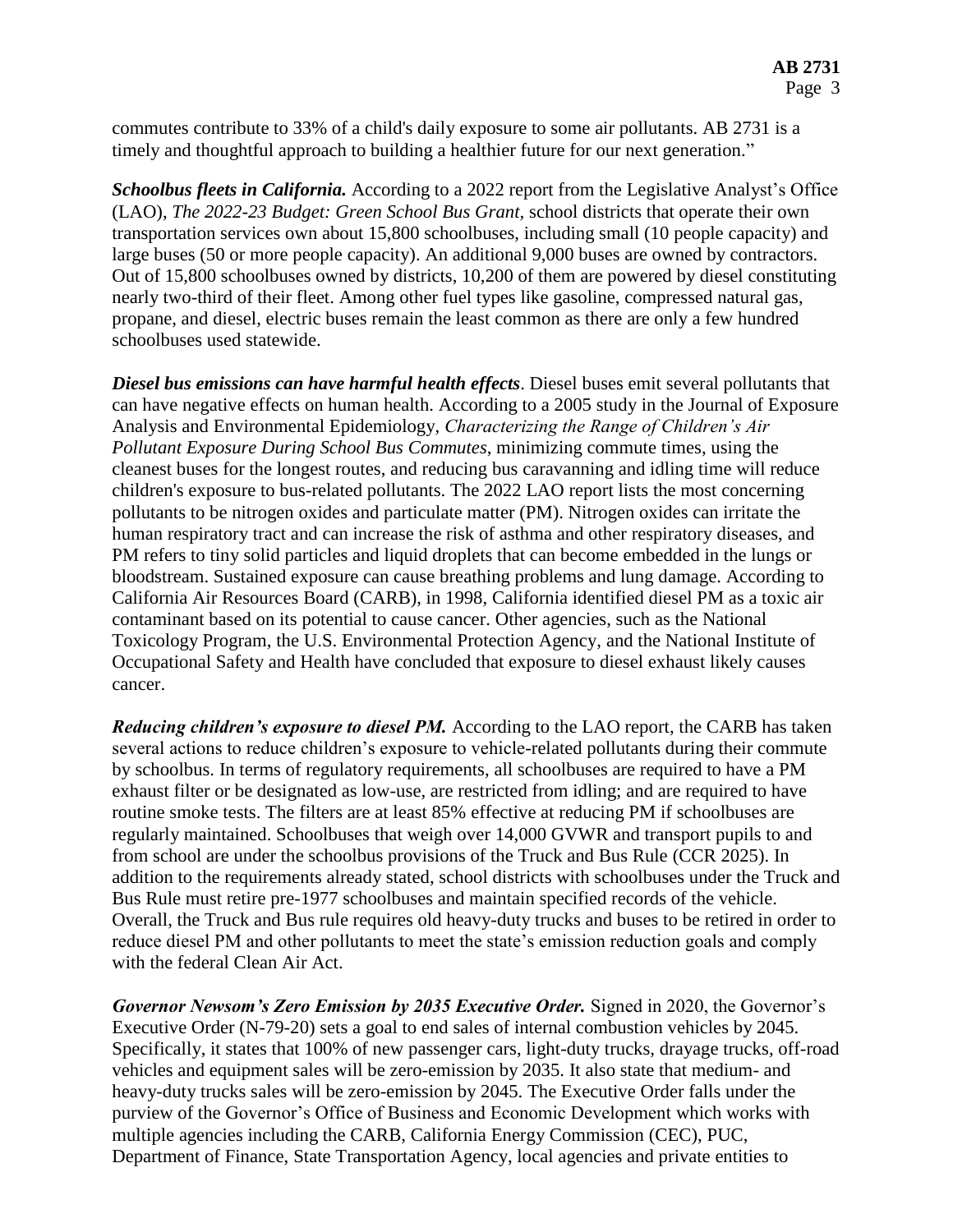develop the Zero-Emissions Vehicle Market Development Strategy (ZEV Strategy). The ZEV Strategy prioritizes accelerating large scale, affordable, and equitable ZEV market development to improve air quality, reduce greenhouse gas emissions, provide access to ZEV, and improve the workforce needed to maintain ZEV infrastructure.

*Funding for cleaner schoolbuses.* The CEC, the CARB, school and local air districts have invested funds to retrofit and replace schoolbuses with cleaner and zero-emission schoolbuses (i.e. electric or hydrogen fueled schoolbuses with zero tailpipe emissions). Since 2001, CARB and local entities have spent over \$500 million to clean-up old schoolbuses by retrofitting or replacing the oldest schoolbuses in the state. Current and new funding for these efforts come from various programs, including but not limited to, the Hybrid Voucher Incentive Program (HVIP), Rural School Bus Pilot Project, Carl Moyer Program, AB 617 Community Air Protection funds, and Proposition 39 School Bus Replacement Program. Table 1 shows previous funding for schoolbus replacement in California.

- HVIP. Although not exclusively a schoolbus incentive program, the HVIP allows schoolbus operators to use vouchers to offset the cost of purchasing cleaner buses. The HVIP provides a voucher of up to \$250,000 per zero-emission schoolbus.
- Rural School Bus Pilot program. The Rural School Bus Pilot project, administered by North Coast Unified Air Quality Management District and funded with cap-and-trade funds, prioritizes funds to rural schools and the oldest buses with the most miles. Schools can get up to \$400,000 for zero-emission bus technologies, an additional \$5,000 for charging infrastructure, and \$165,000 for a hybrid bus.
- The Carl Moyer Program. The Carl Moyer Program is administered via collaborative effort between CARB and local air districts and is a competitive program open to vehicle owners that can prove that the incentive funds will be used to realize "cleaner" than required vehicle emission reductions. School bus operators can apply for funds to purchase zero-emission buses and the incentive will depend on numerous factors including the amount of pollution reduced.
- Proposition 39 School Bus replacement program. According to the CEC, SB 110 allocated \$75 million from Proposition 39 funding to create the California Energy Commission School Bus Replacement Program to replace California's oldest diesel buses with all-new battery electric buses and install supporting charging infrastructure. A dashboard on CEC's website is updated quarterly to display the progress in delivering CEC-awarded electric school buses and installing charging infrastructure throughout California. The \$75 million was used exclusively for the purchase of battery-electric school buses and up to \$26 million in Alternative and Renewable Fuel and Vehicle Technology Program (ARFVTP) funds was available to provide the necessary charging infrastructure to operate the buses. Workforce training and development funding through ARFVTP was also provided to school districts that purchased an electric bus. Each school district/COE is eligible to receive a maximum of 10 school buses under the application and up to \$60,000 per school bus for electric charging infrastructure. Additionally, because charging electric buses can have significant impacts on the grid, CEC has made it a requirement that all eligible buses be vehicle grid integration capable. As part of this program, CEC notes that it is also, "using our established relationships with IOUs and POUs such as Sacramento Municipal Utility District (SMUD), we are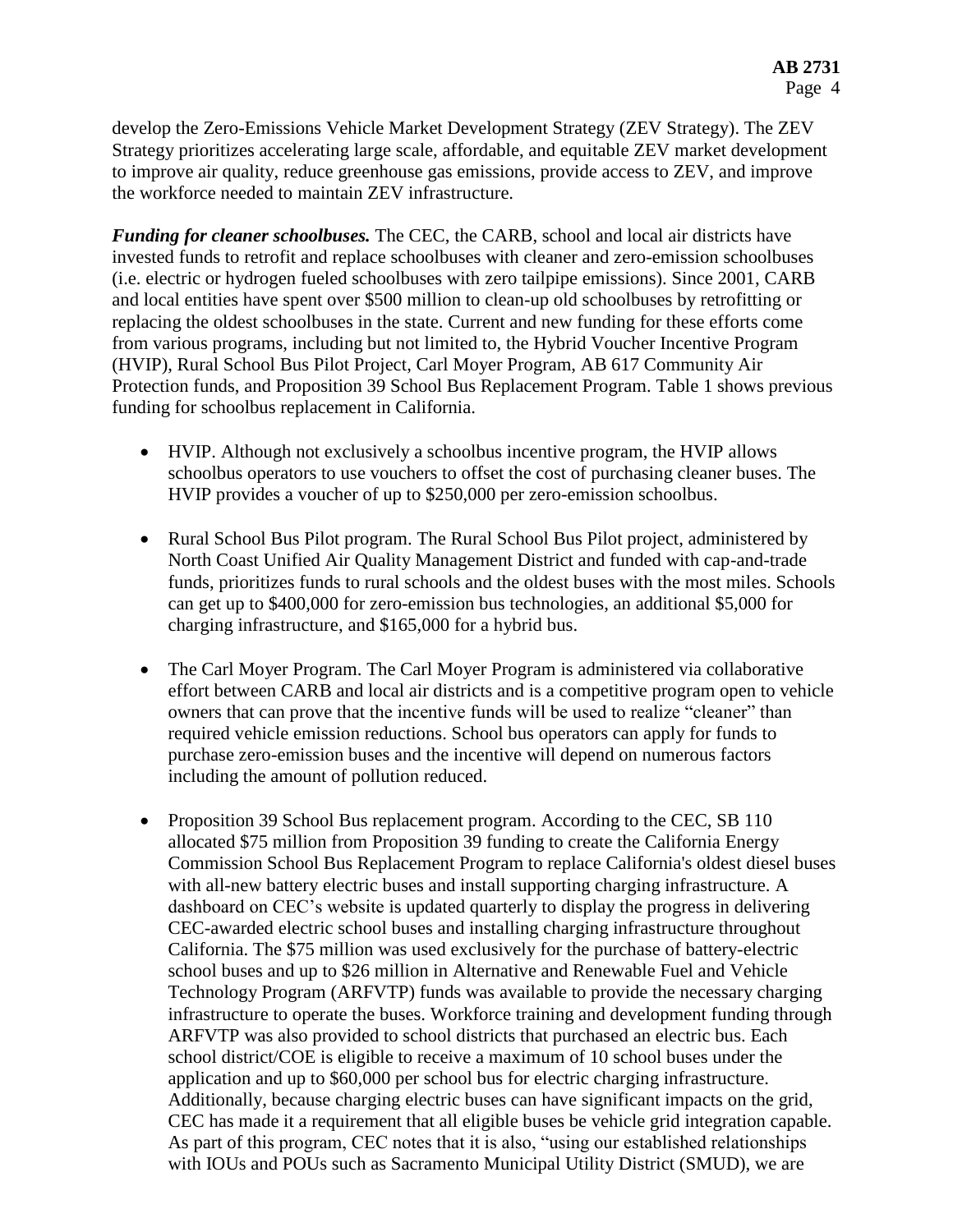coordinating program efforts to maximum electric infrastructure financial incentives for school districts receiving an electric school bus from CEC."

 AB 617 – Community Air Protection Incentives. Community Air Protection incentives are available to support early action emissions reductions in communities most affected by air pollution, as well as to support communities selected for air monitoring or emissions reduction programs and those under consideration for future selection.

#### **Table 1. Previous funding for school bus replacement in California (LAO 2022 report)**

| Program <sup>a</sup>                                                               | Administrator               | <b>Amount</b><br>Allocated <sup>b</sup> | Period                  | <b>Projects Funded</b>          |                              |                       |                  |
|------------------------------------------------------------------------------------|-----------------------------|-----------------------------------------|-------------------------|---------------------------------|------------------------------|-----------------------|------------------|
|                                                                                    |                             |                                         |                         | <b>Electric</b><br><b>Buses</b> | <b>Other</b><br><b>Buses</b> | <b>Infrastructure</b> | <b>Retrofits</b> |
| Lower-Emission School Bus<br>Program                                               | Various <sup>c</sup>        | \$310                                   | Since 2001              |                                 | X                            |                       | X                |
| AB 923 (vehicle registration<br>surcharge for emission<br>reductions)              | Local air districts         | 237                                     | <b>Since 2008</b>       | X                               | X                            | X                     | X                |
| Clean Truck and Bus Vouchers<br>(HVIP)                                             | <b>CALSTART<sup>d</sup></b> | 89                                      | <b>Since 2010</b>       | X                               | X                            |                       |                  |
| School Bus Replacement<br>Program                                                  | <b>CEC</b>                  | 75                                      | Since 2019 <sup>e</sup> | X                               |                              |                       |                  |
| Volkswagen Environmental<br><b>Mitigation Trust</b>                                | <b>SJVAPCD</b>              | 65                                      | <b>Since 2018</b>       | X                               |                              |                       |                  |
| Small School District and<br>County Office of Education<br>Bus Replacement Program | <b>CDE</b>                  | 64                                      | Since 2000 <sup>f</sup> |                                 | X                            |                       | X                |
| Rural School Bus Pilot Project                                                     | <b>NCUAQMD</b>              | 62                                      | Since 2016 <sup>e</sup> | X                               | X                            | X                     |                  |
| <b>Community Air Protection</b><br>Incentives                                      | Local air districts         | 56                                      | <b>Since 2017</b>       | X                               | $\mathbf x$                  | X                     |                  |
| Clean Mobility in Schools Pilot<br>Project                                         | <b>CARB</b>                 | 25                                      | <b>Since 2018</b>       | X                               |                              | X                     |                  |
| Clean Transportation Program                                                       | <b>CEC</b>                  | 21                                      | <b>Since 2012</b>       |                                 | X                            | X                     |                  |
| Carl Moyer Program and State<br>Reserve                                            | Local air districts         | 16                                      | Since 1998              | X                               | X                            | X                     |                  |
| <b>Federal Diesel Emissions</b><br><b>Reduction Act</b>                            | U.S. EPA                    | 15                                      | Since 2008              | X                               | $\mathsf{x}$                 |                       | X                |
| Sacramento Regional Zero-<br>Emission School Bus<br>Deployment Project             | <b>SMAQMD</b>               | 15                                      | Since 2017 <sup>e</sup> | X                               |                              | X                     |                  |
| Supplemental Environmental<br>Projects for School Buses                            | CARB                        | 5                                       | <b>Since 2012</b>       |                                 | X                            |                       | X                |
| <b>Totals</b>                                                                      |                             | \$1.054                                 |                         |                                 |                              |                       |                  |

#### **Previous Funding for School Bus Replacement in California**

Amounts Through August 2021 (In Millions)

a Excludes new state program established by the June 2021 budget plan and new federal program established in November 2021. These programs have not yet allocated any funding.

<sup>b</sup> Amounts reflect estimates by CARB except for Small School District and County Office of Education Bus Replacement Program.

<sup>c</sup> Various iterations of this program have been managed by CARB, local air districts, and SJVAPCD.

<sup>d</sup> CALSTART is a national nonprofit organization focused on clean transportation.

<sup>e</sup> Program funds fully allocated and additional allocations not expected.

<sup>f</sup> Reflects funding allocated from 2000-01 through the end of the program in 2012-13.

HVIP = Hybrid and Zero-Ernission Truck and Bus Voucher Incentive Project; CEC = California Energy Commission; SJVAPCD = San Joaquin Valley Air Pollution Control District: CDE = California Department of Education: NCUAQMD = North Coast Unified Air Quality Management District: CARB = California Air Resources Board; U.S. EPA = United States Environmental Protection Agency; and SMAQMD = Sacramento Metropolitan Air Quality Management District.

*Governor's 2022-23 Budget Proposal.* As part of the proposed budget for the 2022-23 school year, one-time Proposition 98 funds are providing a \$1.5 billion grant program to help school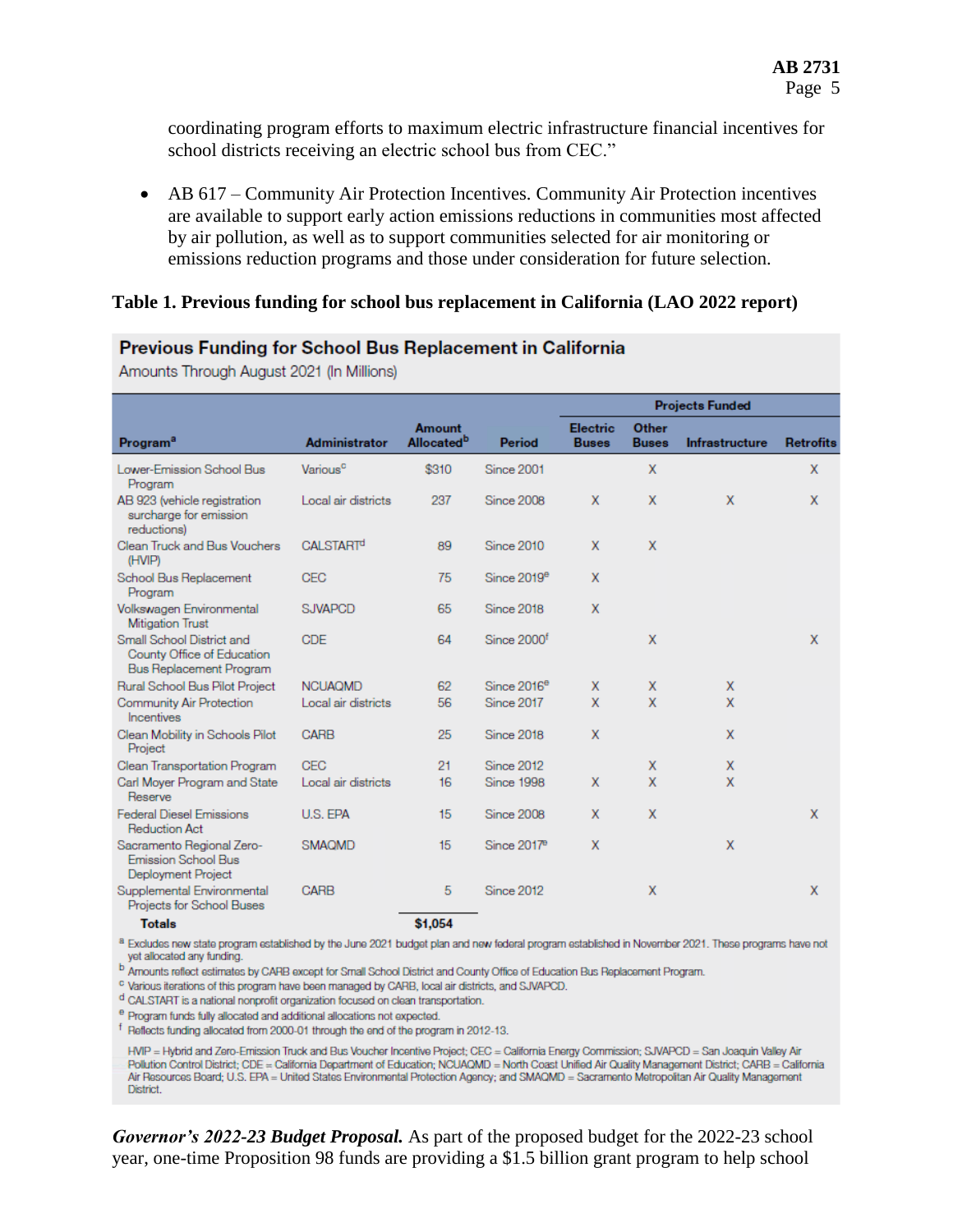districts purchase electric school buses and constructing charging stations over three years for the purpose of achieving zero-emission schoolbus fleets. Specifically, grants of at least \$500,000 would be available with priority for LEAs with high numbers of low-income students, youth in foster care, and English language learners, as well as small and rural LEAs. With the minimum grant amount of \$500,000, an LEA will be able to acquire an electric school bus, construct the bus's charging infrastructure, and support other local school bus transportation needs.

*Electric schoolbus fleets currently in operation.* In 2017, the Twin Rivers Unified School District was the first school district in the nation to deploy ZEV electric schoolbuses. Funding was secured by various sources including the local POU (SMUD) and the California Climate Investment grant. To date, they have 40 electric buses and 37 CNG buses which represents the largest deployment of ZEV schoolbuses in North America. A student transportation company, Zum, began rolling out their electric buses in the Bay Area, across San Francisco Unified School District, Oakland Unified School District, Menlo School, and at Nueva School. They expect to electrify their fleet by 50% by the end of the 2022-23 school year.

*No hydrogen-powered schoolbuses are used.* According a 2021 report by the National Renewable Energy Laboratory, *Fuel Cell Buses in U.S. Transit Fleets: Current Status 2020,*  hydrogen fuel cell buses are zero-emission vehicles and offer a greater range per bus. However, the report found that hydrogen fuel cell buses have problems making them an unfeasible choice of transportation for school districts. Problems include a lack of fueling stations and infrastructure, cost of hydrogen fuel, and reliability of the buses. Currently, there are no reports of school districts adopting hydrogen fuel cell schoolbuses in California.

*Limitation of electric schoolbuses.* According to the 2022 LAO report, the main limitation for electric school buses is the limited range they can operate between charges. Early models often had a maximum range of between 70 and 90 miles. Recent models have longer ranges, often between 120 and 150 miles; however, pricing for electric schoolbuses varies based on battery capacity and range. These ranges are also highly dependent on the usage and terrain. Other factors affecting the range include the number of stops along the route, driving behavior, and usage of air conditioning and heating. Buses powered by diesel, CNG, or propane all have significantly longer ranges than electric buses.

*Schoolbus replacement may be limited by capacity, funding, and geography.* Recent school bus replacement programs have received more applications than they could fund. The LAO report states the School Bus Replacement Program administered by the CEC received requests for 1,549 electric buses from 196 districts. The \$75 million available for the program funded 236 buses for 63 districts. The Volkswagen Environmental Mitigation Trust received requests for nearly 500 electric buses and the \$65 million available for the first round of applications allowed it to fund approximately 80 buses. The Rural School Bus Pilot Project received requests for nearly 600 electric and nonelectric buses and the \$62 million available allowed it to fund approximately 180 buses. Urban and suburban districts indicated that replacement with ZEV schoolbuses is feasible. However, rural school districts expressed concerns about the length of their routes and strenuous operating conditions as reasons for not adopting electric buses.

*Recommended committee amendments.* Due to concerns regarding funding, range, infrastructure, and costs regarding implementation of ZEV schoolbuses by 2035, **s***taff recommends that the bill be amended to*: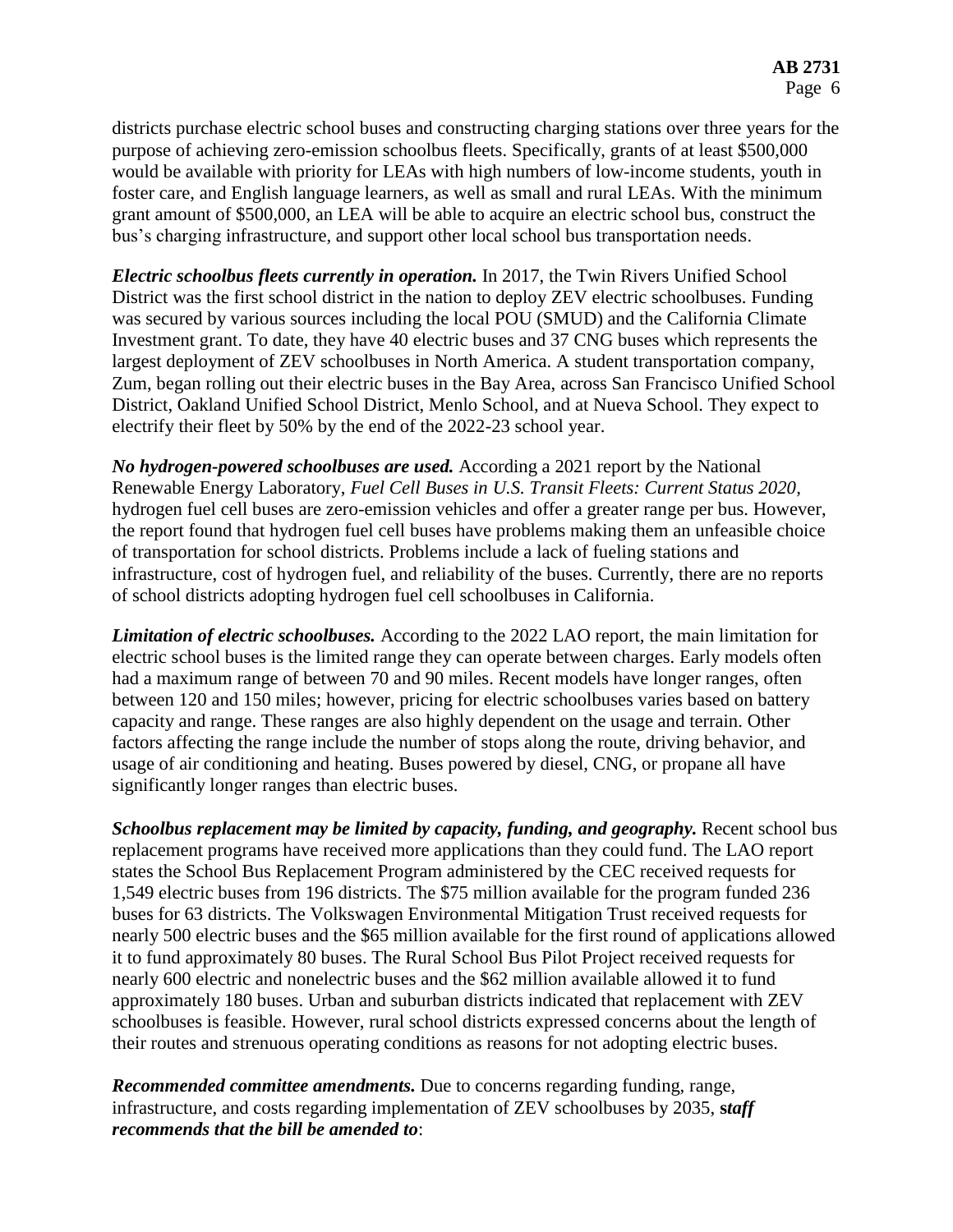- Amend "school district" to "LEA."
- Remove the provision that requires that schoolbuses in operation must be ZEV by 2035. Due to the cited concerns, having 100 percent of California's schoolbus fleet by 2035 is not feasible particularly for rural school districts. Allowing some school districts to have a non-ZEV schoolbuses exception would be necessary to keep their existing transportation services operational.
- Adds flexibility for LEAs that are geographically-constrained wherein a ZEV does not meet the transportation and infrastructure demands of the LEA

Some school districts that are larger and well-funded are able to quickly adapt to a change in fleet. This bill does not address the needs of smaller school districts that are not able to comply within the time frame risk being stuck with older diesel buses because they cannot afford a new electric bus. Additionally, urban and suburban have more options regarding contractors that will able to fulfill transportation needs of a school district.

*Arguments in support.* The World Resources Institutes states, "Diesel exhaust from school buses is a known carcinogen that is linked to reduced lung development in children, respiratory diseases, and negative impacts on cognition, affecting students' abilities to succeed in the classroom. Electric school buses are a healthier solution for students and bus drivers as they produce no tailpipe emissions. Moreover, students from historically underserved communities often rely more heavily on school bus transportation while also experiencing the highest levels of air pollution, so taking steps to electrify the state's school bus fleet has the potential to address historic inequities. Moreover, through pairings with renewable energy and storage, electric school buses can also support a transition to a cleaner energy grid while increasing resiliency."

*Related legislation.* AB 33 (Ting), Chapter 226, Statutes of 2021, requires the CEC to provide grants and loans to local governments and public institutions to maximize energy use savings, expand installation of energy storage systems, and expand the availability of electric vehicle charging infrastructure, including technical assistance, demonstrations, and identification and implementation of cost-effective energy efficiency, energy storage, and electric vehicle charging infrastructure measures and programs in existing and planned buildings or facilities.

AB 841 (Ting), Chapter 372, Statutes of 2020, requires the PUC to approve specified pending transportation electrification vehicle charging applications by electric IOUs, including an application that has yet to be filed. This bill also makes changes to allow electric IOUs to more easily recover costs from electric ratepayers for the deployment of transportation electrification vehicle charging infrastructure and require specified training certification for any state funded or authorized funding for EV charging infrastructure. This bill also establishes a stimulus program at the CEC to fund appliance, plumbing and heating, ventilation, and air conditioning (HVAC) upgrades to LEAs using ratepayer funded energy efficiency incentives.

AB 1418 (Chiu) of the 2019-20 Session would have required the PUC to assess if the applications filed by an electrical corporation regarding transportation electrification provide sufficient resources to achieve a 100% shift to zero emissions for schoolbuses in that electrical corporation's territory. The bill would have required the PUC, if the PUC makes a determination that more needs to be done to support the advancement to 100% zero-emission schoolbuses, to direct electrical corporations to file additional applications to provide sufficient electrical charging infrastructure for the transformation of schoolbuses away from diesel, gasoline,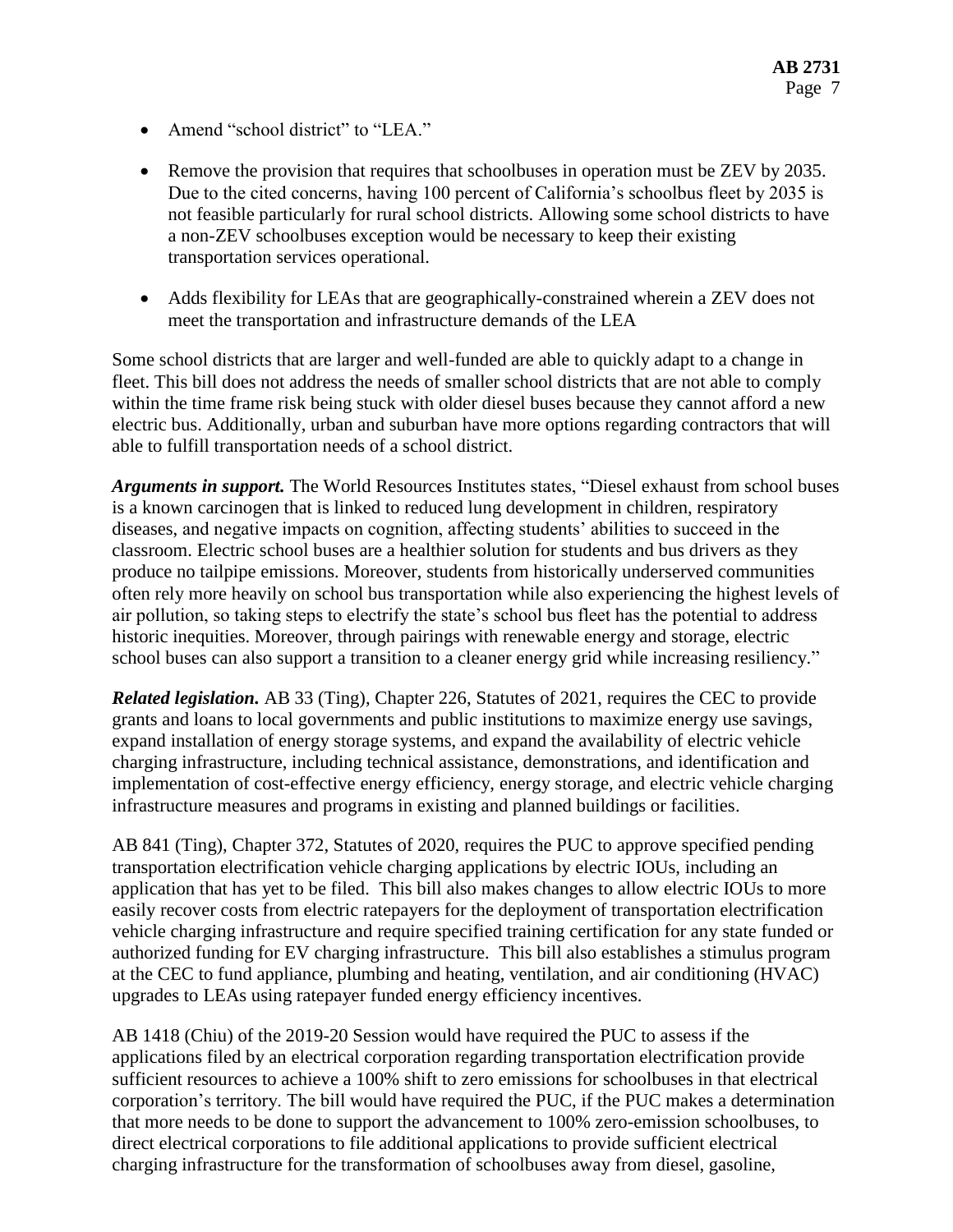propane, and natural gas combustion to zero-emission options. This bill was held in the Assembly Utilities and Energy Committee.

SB 1403 (Lara), Chapter 370, Statues of 2018, mandates the CARB to include a 3-year investment strategy for zero- and near-zero-emission heavy-duty vehicles and equipment commensurate with meeting certain goals and require the funding plan to include information related to milestones achieved by the state's schoolbus incentive programs and the projected need for funding.

AB 1082 (Burke), Chapter 637, Statutes of 2017, authorizes an electrical corporation to file with the PUC, by July 30, 2018, a pilot program proposal for the installation of vehicle charging stations at school facilities and other educational institutions, giving priority to school facilities and other educational institutions located in disadvantaged communities.

SB 110 (Committee on Budget and Fiscal Review), Chapter 55, Statutes of 2017, re-established the Clean Energy Job Creation Program at the CEC to reallocate unspent Proposition 39 funds to finance energy efficiency and renewable energy upgrades at LEAs. The bill also established a program to replace and retrofit diesel schoolbuses to reduce emissions from these vehicles.

SB 350 (de León), Chapter 547, Statutes of 2015, required greenhouse gas reduction targets to be achieved by 2030 through a variety of measures, including supporting electrification of the transportation system and established requirements of the CPUC in adopting EV charging proposals from the IOUs.

SB 1275 (de León), Chapter 530, Statutes of 2014, established the Charge Ahead California Initiative, administered by the CARB, in consultation with the California Air Commission, air pollution control and air quality management districts, and the public. Specifies that the goals of the initiative is to, among other things, place in service at least one million zero-emission vehicles by January 1, 2023, and to increase access for disadvantaged, low-income, and moderate-income communities and consumers.

SB 1204 (Lara), Chapter 524, Statutes of 2014, created the Clean Truck Program to fund development, demonstration, pre-commercial pilot, and early commercial deployment of zeroand near-zero-emission truck, bus, and off-road vehicle and equipment technologies.

## **REGISTERED SUPPORT / OPPOSITION**:

#### **Support**

Advanced Energy Economy (sponsor) American Lung Association in California Amply Power California Environmental Voters California Nurses for Environmental Health and Justice California Public Interest Research Group Center for Climate Change and Health Central California Asthma Collaborative Los Angeles Business Council Nextgen California Physicians for Social Responsibility - San Francisco Bay Area Chapter